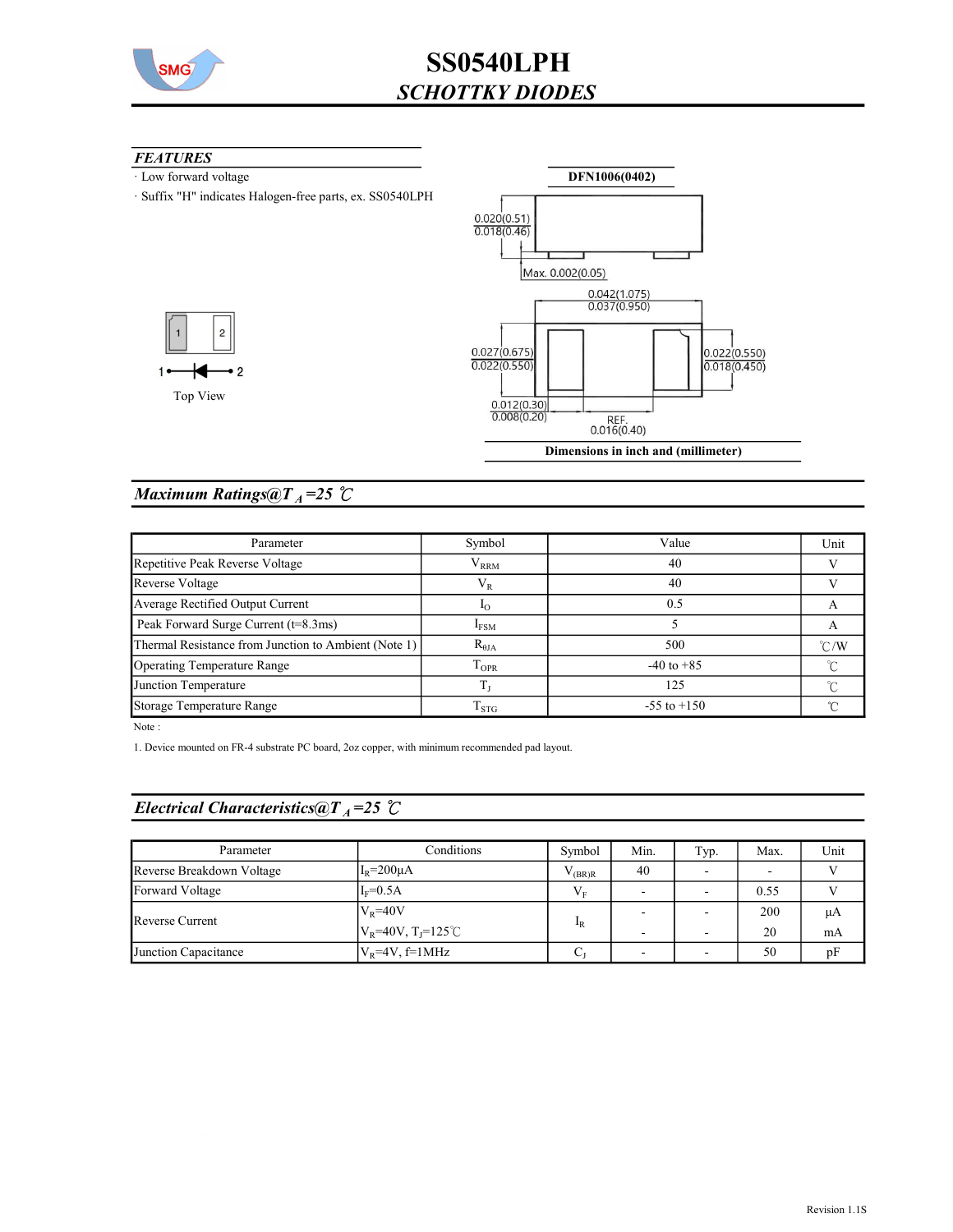

# SS0540LPH SCHOTTKY DIODES

### RATINGS AND CHARACTERISTIC CURVES

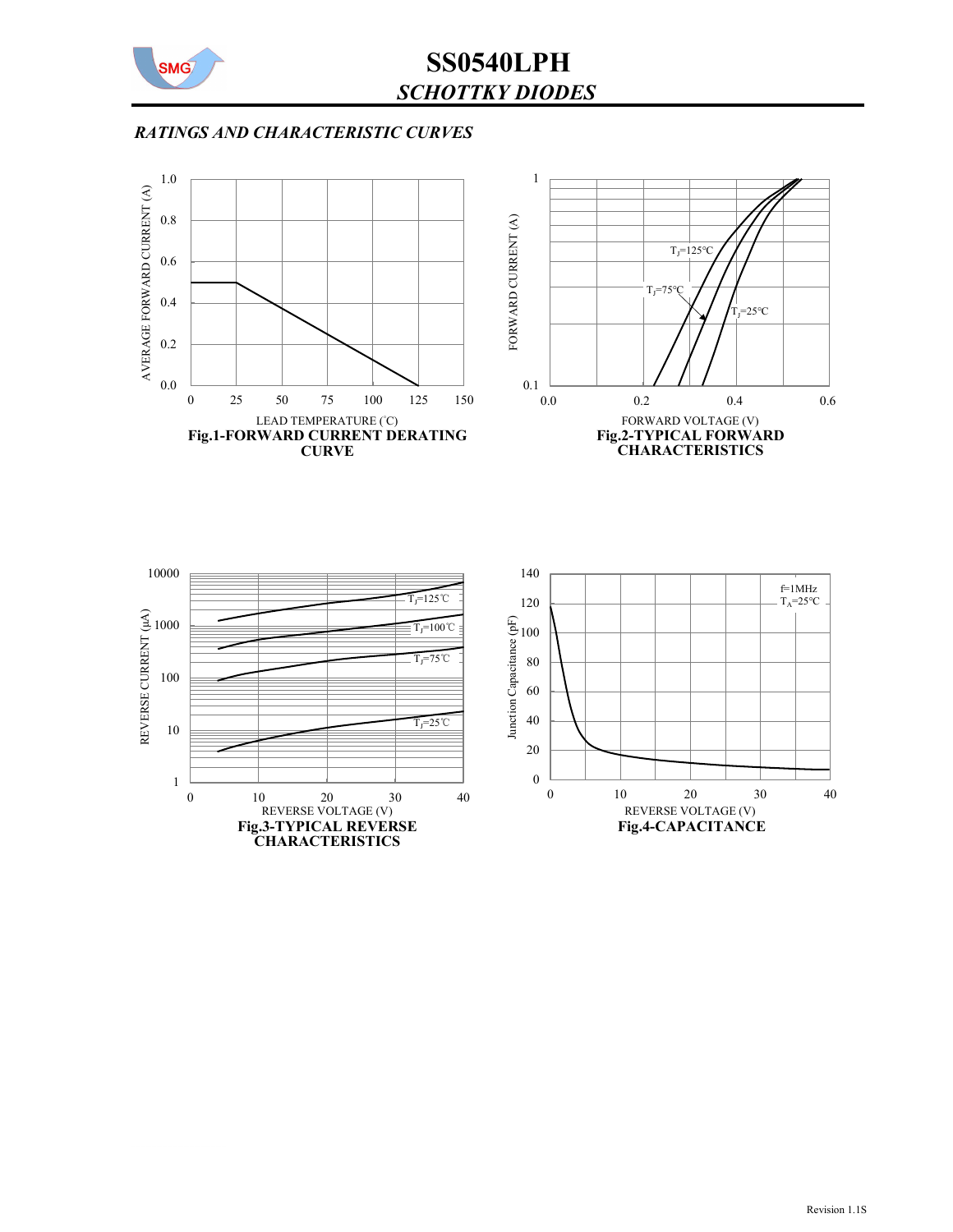![](_page_2_Picture_0.jpeg)

## TAPE & REEL SPECIFICATION

![](_page_2_Figure_3.jpeg)

| Item                   | Symbol         | DFN1006(0402)     |
|------------------------|----------------|-------------------|
| Carrier width          | $A_0$          | $0.70 \pm 0.10$   |
| Carrier length         | $B_0$          | $1.10 \pm 0.10$   |
| Carrier depth          | K              | $0.60 \pm 0.10$   |
| Sprocket hole          | d              | $1.50 \pm 0.10$   |
| Reel outside diameter  | D              | $178.00 \pm 2.00$ |
| Feed hole width        | $D_0$          | $13.00 \pm 0.50$  |
| Reel inner diameter    | $D_1$          | MIN. 54.00        |
| Sprocke hole position  | Е              | $1.75 \pm 0.10$   |
| Punch hole position    | F              | $3.50 \pm 0.10$   |
| Sprocke hole pitch     | $P_0$          | $4.00 \pm 0.10$   |
| Punch hole pitch       | $P_1$          | $2.00 \pm 0.10$   |
| Embossment center      | P <sub>2</sub> | $2.00 \pm 0.10$   |
| Overall tape thickness | T              | MAX. 0.60         |
| Tape width             | W              | $8.00 \pm 0.30$   |
| Reel width             | W1             | $8.40 \pm 1.50$   |

#### ORDER INFORMATION

| Package       | <b>Size</b><br>Reel: | <b>Juantity</b> |
|---------------|----------------------|-----------------|
| DFN1006(0402) | 711                  | '''             |

#### MARKING CODE

| Part Number      | Marking Code |  |
|------------------|--------------|--|
| <b>SS0540LPH</b> |              |  |